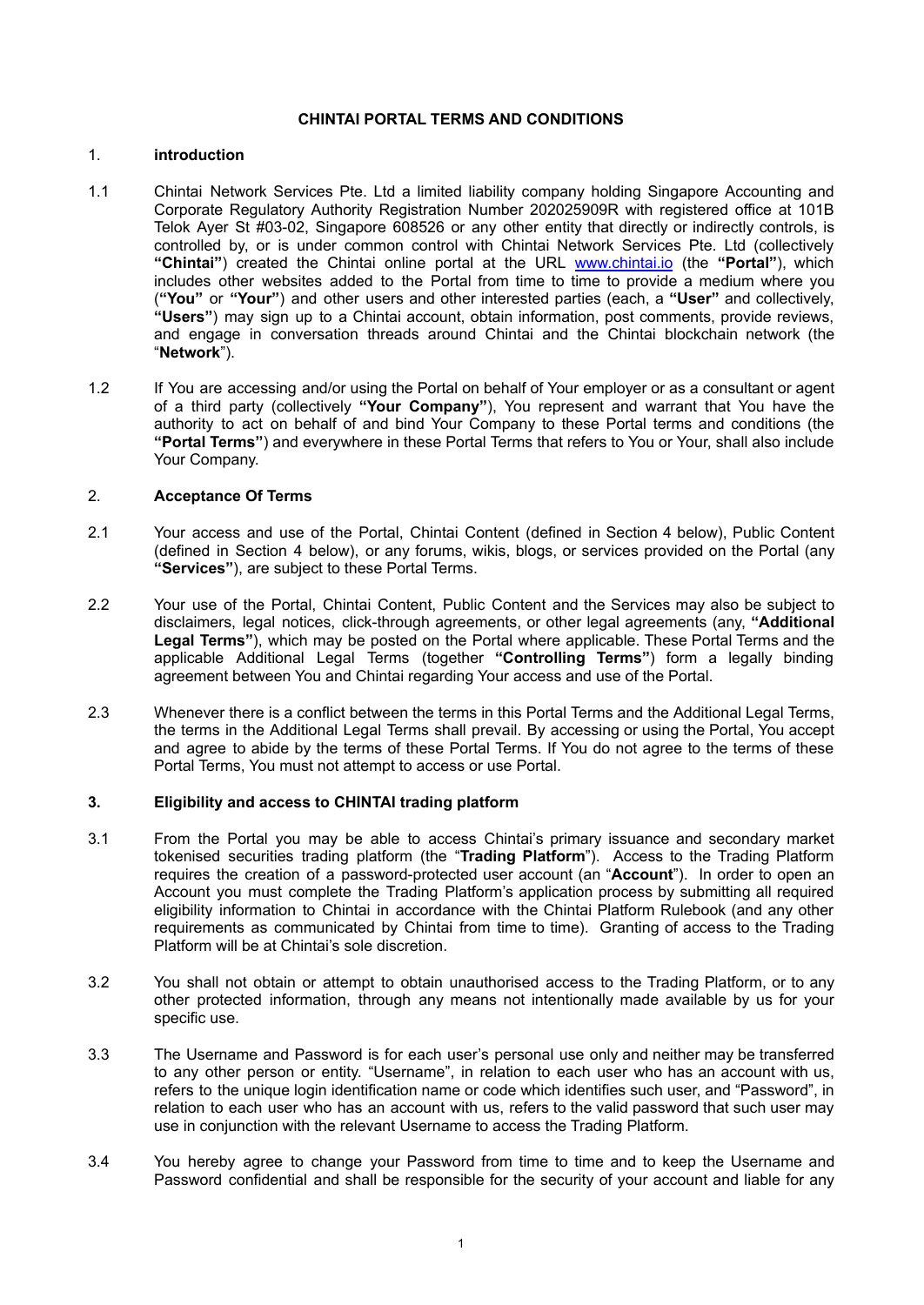disclosure or use (whether such use is authorised or not) of the Username and/or Password. You shall notify us immediately if you have knowledge that or have reason for suspecting that the confidentiality of the Username and/or Password has been compromised or if there has been any unauthorised use of the Username and/or Password.

3.5 You agree and acknowledge that any use or purported use of or access to or purported access to the Trading Platform and any information, data, instructions or communications, whether or not authorised by you, referable to the Username and Password shall be binding upon you and deemed to be: (i) use of or access to the Trading Platform by you; and/or (ii) information, data, instructions or communications carried out, transmitted or validly issued by you. We shall be entitled (but not obliged) to act upon, rely on and/or hold you solely responsible and liable in respect thereof as if the same were carried out, transmitted or validly issued by you. You further agree and acknowledge that you shall be bound by any access or use of the Trading Platform (whether such access or use is authorised by you or not) and/or information, data, instructions or communications referable to your Username and Password.

## 4. **Licenses**

- 4.1 By transmitting or uploading any article, information, data, code, text, software, documentation, graphics, image, marketing material, video, photograph, message, suggestions, feedback, ideas, expression of ideas, other materials, or any posting to any forum, wiki, or blog to any web page on the Portal (collectively, **"Public Content"**), You grant to Chintai a perpetual, irrevocable, non-exclusive, world-wide, fully-paid up and royalty free license to use such Public Content without restrictions of any kind and without any payment or other consideration of any kind, or permission or notification, to you or any third party. The license shall include, without limitation, the irrevocable right to reproduce, prepare derivative works, combine with other works, alter, translate, distribute copies, display, perform, license the Public Content, and all rights therein; to make, have made, offer to sell, sell, lease, or otherwise distribute any Public Content or product; and to practice any method, embodying such Public Content (including the right to sublicense any of the foregoing).
- 4.2 You further represent and warrant to Chintai that You have the right, title, and/or authority to grant such license to Chintai. Chintai may elect not to post or publish the Public Content that You send or upload. If Chintai elects to post or publish the Public. Content, Chintai may in its sole discretion elect to withdraw the posted or published information for any reason and without notice.
- 4.3 Chintai may make certain Chintai-created or licensed articles, information, data, code, text, software, documentation, graphics, images, marketing materials, videos, photographs or other materials available to You on the Portal (**"Chintai Content"**). Chintai grants You a limited, revocable, non-exclusive license to access, copy and use the Chintai Content for Your own use in connection with your access and use of the Portal or in support of Your authorized use of the Network. You may not sublicense these rights to any third party. You may not use the Chintai Content to create, enhance or market products or services that compete with any products or services of Chintai. Chintai may revoke this license at any time in the event You violate these Portal Terms.
- 4.4 You acknowledge and agree that the relationship between you and Chintai under these Portal Terms is not a confidential, fiduciary, or other special relationship. Chintai shall have the right, but not the obligation, to use your name, likeness, biography and other information about you in connection with any use of the Public Content you submit. Nothing in these Portal Terms shall prohibit or restrict Chintai's right to create or obtain other submissions similar to or competitive with those submitted by you.

# 5. **Change And Notices**

5.1 Chintai reserves the right to make changes to the Portal Terms. You agree to be bound to any amended or updated versions of the Portal Terms on and from the date they are made available to You via the Network and/or Chintai Portal.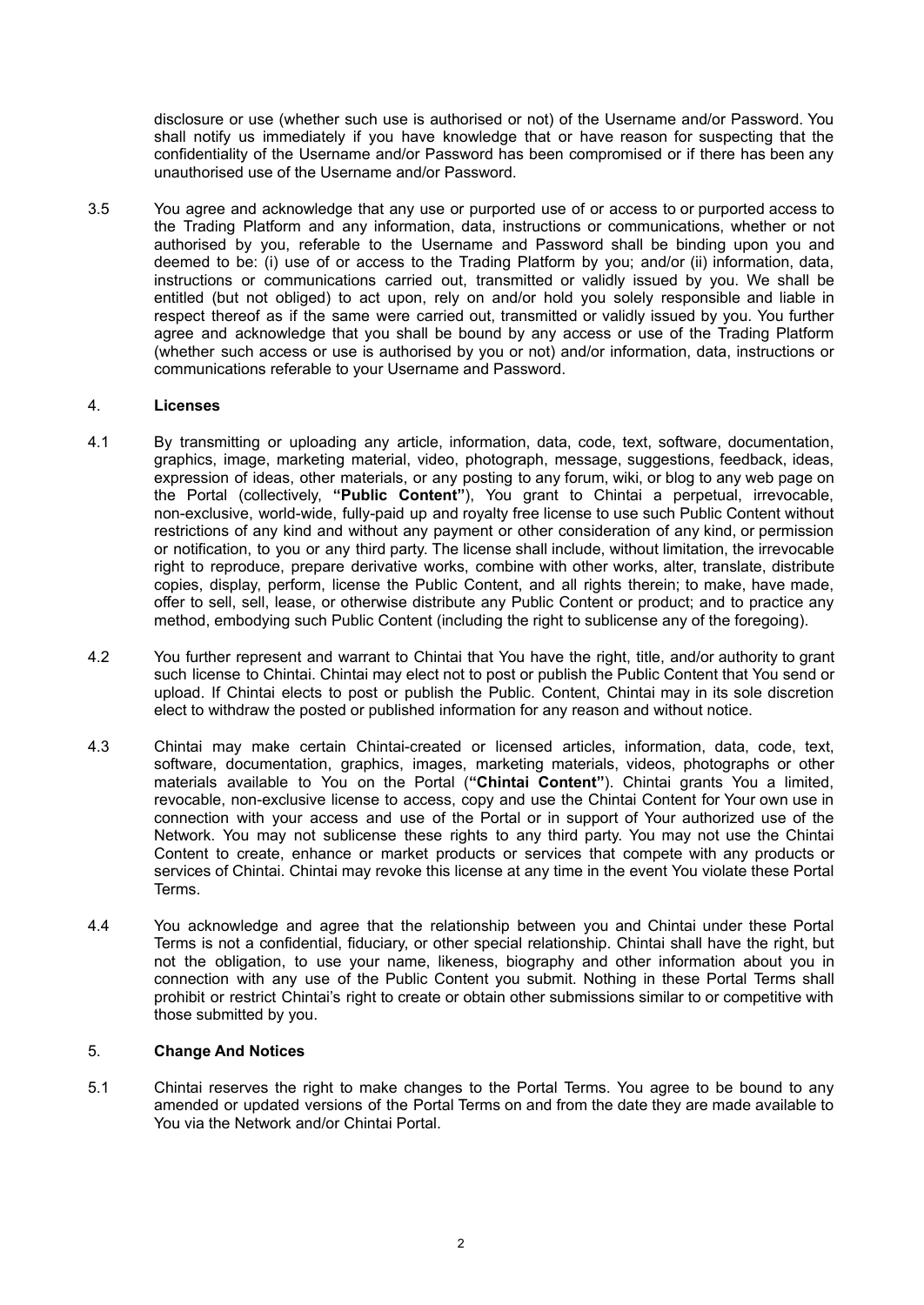## 6. **Confidential Information**

- 6.1 Except for websites within the Portal which are clearly identified as non-public forums (each a **"Non-Public Forum"**), the Portal is intended to be a public medium and You agree not to provide Chintai or other users of the Portal with any confidential or proprietary information that You or the owner of the information do not intend to become public information. Any Public Content that You send or upload to Portal will be deemed NOT to be confidential or proprietary, and You expressly agree that You waive any trade secret or other confidentiality rights with respect to such Public Content.
- 6.2 You agree not to reproduce any Confidential Information to which you are provided access through the Portal in any form except as authorized at the time of disclosure. Any reproduction of Chintai Confidential Information shall remain the property of Chintai and shall contain any and all confidential or proprietary notices or legends which appear on the original. You agree to (a) take all reasonable steps (defined below) to keep all Confidential Information strictly confidential; (b) to use Confidential Information solely as authorized at the time of disclosure and (d) not to disclose any Confidential Information to any party without the prior written consent of Chintai. You do not acquire any rights in Confidential Information except the limited rights as described herein. In no event shall You use Confidential Information to create, enhance, modify, rent, lease, loan, sell, distribute or create derivative works based on the Network or Services, or compete with the Network or Services in whole or in part. As used herein, **'Confidential Information'** shall mean all Chintai technical product documentation, trade secrets and other information or Services which Chintai or third parties protect against unrestricted disclosure to others which is either labelled Confidential, accessed through a restricted or non-public area of Portal, pursuant to software downloads, or reasonably identifiable as confidential based on the type of information and the manner of its disclosure, and **'reasonable steps'** means those steps You and/or Your Company take to protect Your own similar confidential information, which shall not be less than a reasonable standard of care.
- 6.3 ALL UPLOADS BY YOU INTO THE PORTAL, WHETHER INTO A PUBLIC FORUM OR NON-PUBLIC FORUM, SHALL BE AT YOUR OWN RISK AND CHINTAI TAKES NO RESPONSIBILITY FOR THE USE OR MISUSE OF ANY SUCH UPLOADED INFORMATION BY ANY OTHER USER OF THE PORTAL.

## 7. **Your Information, Privacy, And Data Protection**

- 7.1 You understand and agree that Chintai collects, uses, stores and otherwise processes Your personal information and utilization data and may share such data with third party service providers for the purposes of improving or providing the Services, subject to Chintai's Privacy Policy. Data to be processed includes Your name and email address.
- 7.2 You agree that Chintai may access, preserve and disclose Your personal information and/or Public Content if required to do so by law or to: (i) comply with a legal process; (ii) respond to claims that any Public Content violates the rights of third parties or (iii) protect the rights, property or personal safety of Chintai, other Portal users, and the public.

## 8. **Copyright**

- 8.1 All the Portal and product documentation is the copyrighted work of Chintai. Unauthorized copying, distribution, modification, public display, or public performance of copyrighted works is an infringement of the copyright holders rights. You agree that You will not use Portal to infringe the Intellectual Property Rights of Chintai or others in any way. You must not remove, overprint or deface any notice of copyright, trademark, logo, legend, or other notice of ownership from any originals or copies of the Portal or related product documentation, third party software, or any Public Content accessed on the Portal.
- 8.2 As used herein, **'Intellectual Property Rights'** means patents of any type, design rights, utility models or other similar invention rights, copyrights, trademarks, service marks, trade secret or confidentiality rights, and any other intangible property rights including applications for any of the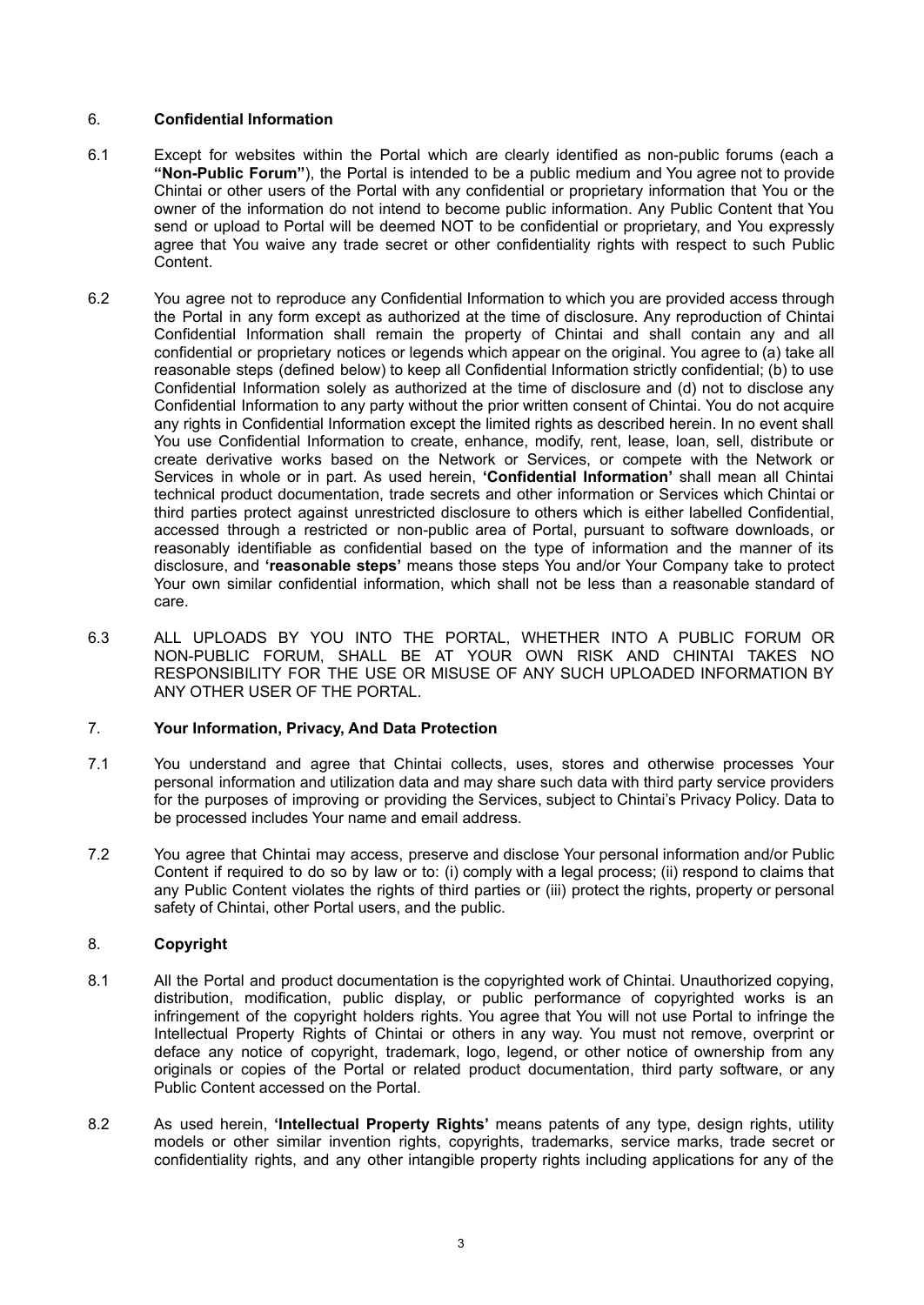foregoing, in any country, arising under statutory or common law or by contract and whether or not perfected, now existing or hereafter filed, issued, or acquired.

## 9. **Responsibility For Links And Content**

- 9.1 CHINTAI IS ONLY RESPONSIBLE OR LIABLE FOR THE CONTENT POSTED ON THE PORTAL TO THE EXTENT REQUIRED BY APPLICABLE LAW AND TO THE FULLEST EXTENT OF APPLICABLE LAW, YOUR USE OF PUBLIC CONTENT SHALL BE AT YOUR OWN RISK.
- 9.2 The Portal may contain links to external websites and information provided on such external websites by Chintai partners and third-party service providers. Chintai shall not be responsible for the contents of any linked website, or any changes or updates to such websites.
- 9.3 You further agree that Chintai shall not be directly or indirectly responsible or liable for any damage or loss caused or alleged to be caused by or in connection with Your use of or reliance on any content, goods or services available on or through any such linked website. Any Public Content, whether publicly posted or privately transmitted, is the sole responsibility of the person or entity providing the Public Content.

### 10. **Intellectual Property Rights**

- 10.1 Subject to any licenses You grant to Chintai pursuant to this Agreement, You shall retain ownership of all Intellectual Property Rights in and to the Public Content provided by You on the Portal to the extent You are the owner or holder of the Intellectual Property Rights. Nothing in this Agreement shall prohibit You from selling or licensing Your Public Content to any other party under a separate agreement.
- 10.2 All Intellectual Proprietary Rights to any Chintai Content, the Portal, the Network and the Chintai Services shall belong to Chintai. Nothing in these Portal Terms shall be deemed to give You the right to modify, copy, distribute, transmit, display, perform, reproduce, publish, license, create derivative words from, transfer, or sell any the Network for any reason unless otherwise permitted by law or Additional Legal Terms. You hereby agree to assign and do assign to Chintai any modifications or derivative works of any the Network made by You in contravention of this limitation.

### 11. **Permissible Use Of Portal**

11.1 You agree not to access or utilize the Portal for purposes that are inconsistent with Chintai's legitimate business interests. You are permitted to use the Chintai Content only in strict compliance with the terms of these Portal Terms to obtain information, so long as that information is not being gathered for a use in any manner which is or could be detrimental to Chintai (unless such use is otherwise protected by law), and/or to provide feedback or other constructive comments to Chintai (both positive and negative).

## 12. **Termination And Accountability**

- 12.1 In the event You are in material breach of the Controlling Terms, Chintai may, at its sole discretion, suspend or terminate Your rights under these Portal Terms and refuse You any current or future use of Portal, including Chintai Content.
- 12.2 Chintai shall not be liable to You or any third party for any termination or change to Portal and/or the Services. If You send or upload Public Content that is confidential or proprietary of a third party without that third party's permission, or, if You transmit or upload Public Content that is intended to infect, corrupt or otherwise disrupt the operation of Portal or any other user's computer system, Chintai may report You to the relevant authorities to ensure You are held accountable to the fullest extent of applicable laws.
- 12.3 You agree not to use Portal to:
	- 12.3.1 publish, upload, post, email, transmit or otherwise make available any Public Content that (a) You do not have the right to make available (b) is unlawful, harmful, vulgar, obscene,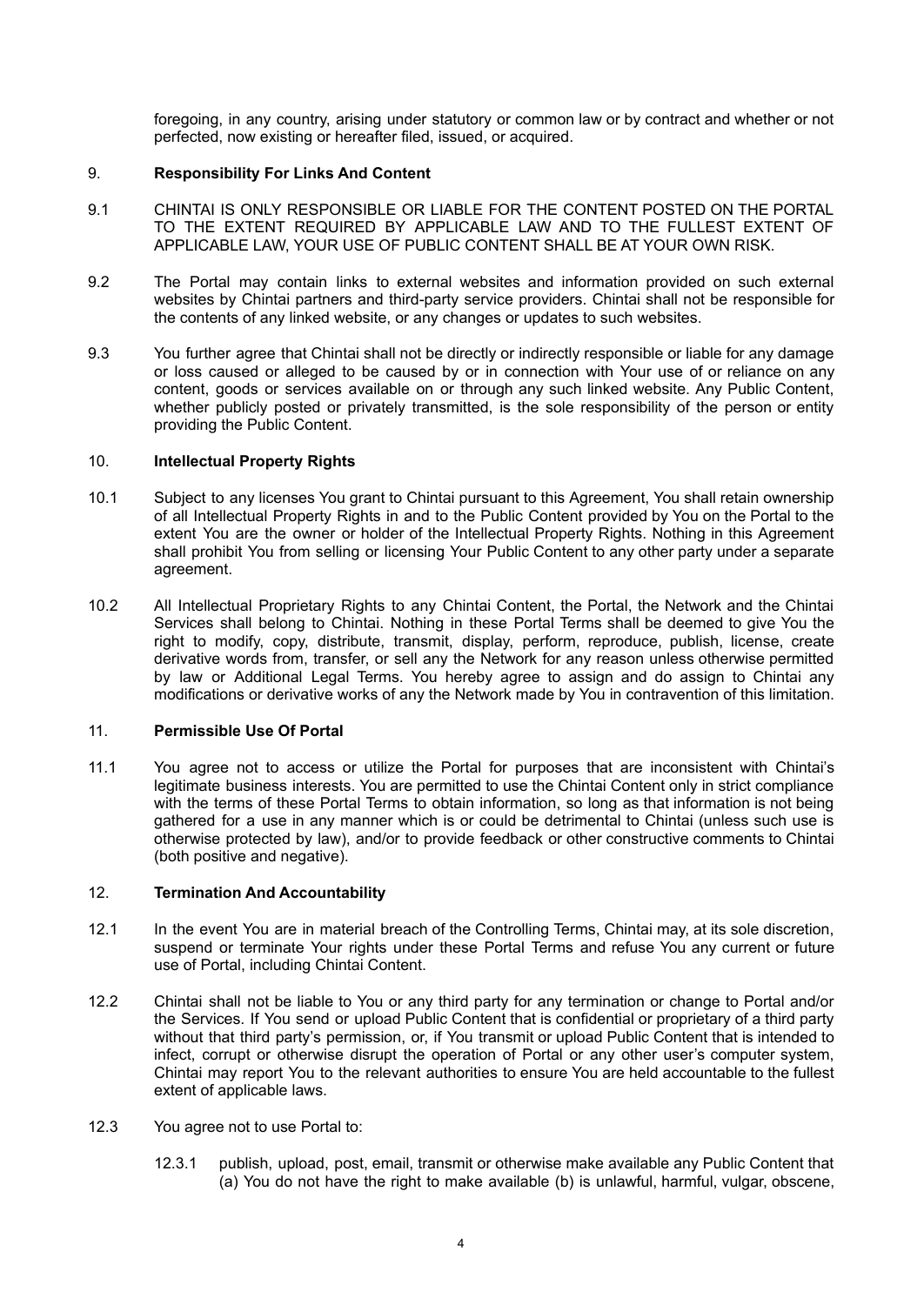hateful, or racially, ethnically or otherwise objectionable; (c) infringes any Intellectual Property Rights of any party, (d) includes any unsolicited or unauthorized advertising, promotional materials, surveys, junk mail, spamming, chain letters, or any other form of solicitation, commercial or otherwise, or (e) contains a software virus, Trojan horse, worm, time bomb, cancelbot, corrupted file, or any other computer file or software designed to interrupt, destroy, damage or limit the functionality of any computer hardware, software or other property;

- 12.3.2 defame, harass, abuse, stalk, threaten or violate the legal rights of others such as rights of privacy and publicity;
- 12.3.3 impersonate any person or entity, including, but not limited to, an Chintai official, Chintai employee, or any other third party, or falsely state or otherwise misrepresent Your affiliation with a person or entity;
- 12.3.4 forge email headers or otherwise manipulate identifiers in order to disguise the origin of any Public Content transmitted through the Services;
- 12.3.5 download any file or Public Content posted by another user that You know, or reasonably should know, should not be legally reproduced, displayed, performed and/or distributed in such manner;
- 12.3.6 interfere with or disrupt the Services, servers, or networks which support the Services, or disobey any requirements, procedures, policies or regulations of networks connected to the Services;
- 12.3.7 violate any applicable local, state, national or international law and any regulations;
- 12.3.8 harvest, collect, or store personal information or data of other users of the Portal.
- 12.4 Chintai may terminate Your right to access the Portal under these Portal Terms for convenience in whole or in part at any time.

### 13. **Indemnity**

- **13.1 YOU AGREE TO INDEMNIFY AND HOLD CHINTAI, ITS AFFILIATES, SUBSIDIARIES, OFFICERS, AGENTS, PARTNERS, EMPLOYEES, AND LICENSORS HARMLESS FROM ANY CLAIM OR DEMAND, INCLUDING REASONABLE ATTORNEYS FEES, MADE BY ANY THIRD PARTY DUE TO OR ARISING OUT OF YOUR PUBLIC CONTENT OR YOUR USAGE OF THE PORTAL OR SERVICES, YOUR BREACH OF THESE PORTAL TERMS OR CHINTAI'S PRIVACY POLICY, OR YOUR ALLEGED VIOLATION OF ANY OTHER RIGHTS OF A THIRD PARTY.**
- **13.2 IN NO EVENT MAY YOU ENTER INTO ANY SETTLEMENT OR LIKE AGREEMENT WITH A THIRD PARTY THAT AFFECTS CHINTAI'S RIGHTS OR BINDS CHINTAI IN ANY WAY, WITHOUT THE PRIOR WRITTEN CONSENT OF CHINTAI.**

#### 14. **Exclusion Of Software Warranties**

- 14.1 The Portal, other users' Public Content, Chintai Content and Services are being provided to You AS IS. To the fullest extent allowable by law, Chintai does not guarantee or warrant any features or qualities of the Portal, other users' Public Content, Chintai Content or Services or give any undertaking with regard to any other quality. Statements and explanations to the Portal, other users' Public Content, Chintai Content or Services in promotional material or on the Portal are made for explanatory purposes only; they are not meant to constitute any guarantee or warranty of certain features.
- 14.2 No warranty or undertaking shall be implied by a user from any published Chintai description of or advertisement except to the extent Chintai has expressly confirmed such warranty or undertaking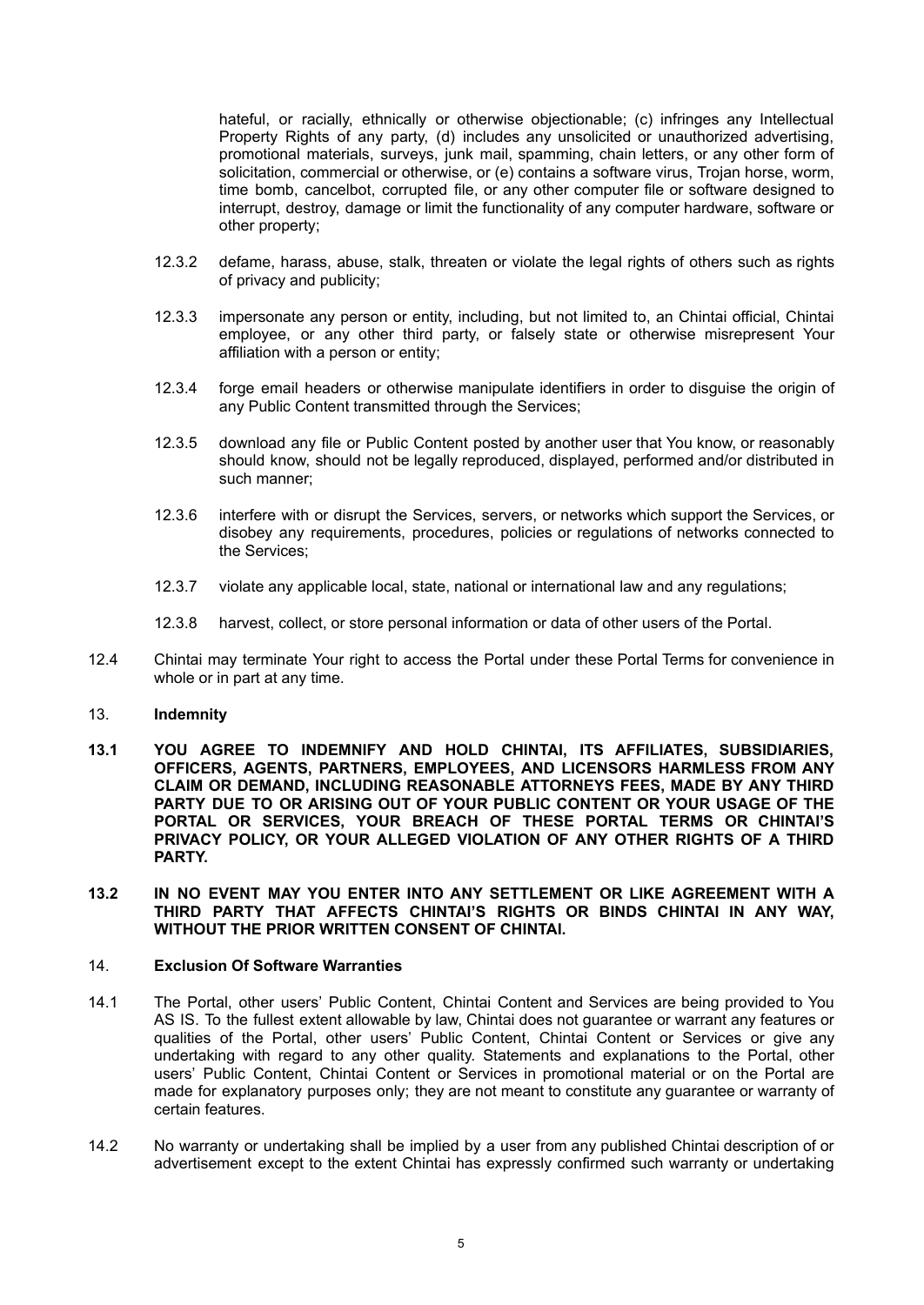in writing. Warranties are validly given only with the express written confirmation of Chintai's management.

- 14.3 Chintai does not represent or endorse the accuracy, reliability, completeness, usefulness, non-infringement of intellectual property rights, or quality of any (i) links to web-pages of third parties contained on the Portal, or the content obtainable on such web-pages or (ii) information provided by third parties on the Portal. Chintai only reviews whether the content of such web-page at the time it was linked, and information provided by third parties on the Portal evidently contains illegal contents or infringements against intellectual property rights.
- 14.4 Chintai will not permanently control and/or review the linked web-pages and the information provided by third parties but upon sufficiently proven indication will remove the respective link and/or information. Chintai shall not be liable for damages caused by the use of the content and/or information, unless such damages have been caused by Chintai's wilful misconduct, gross negligence or Chintai's failure to fulfil its duty to review as stipulated herein.

## 15. **Limitation Of Liability**

- 15.1 Chintai will not be liable or responsible in any way for any Public Content posted on or linked from the Portal including, but not limited to, any errors or omissions in Public Content, or for any losses or damage of any kind incurred as a result of the use of or reliance on any Public Content.
- 15.2 **TO THE EXTENT ALLOWABLE BY APPLICABLE LAW, CHINTAI AND ITS AFFILIATES, SUBSIDIARIES, OFFICERS, EMPLOYEES, AGENTS, PARTNERS, AND LICENSORS ARE NOT LIABLE TO ANY USER OF THE PORTAL OR THE TRADING PLATFORM FOR ANY DIRECT, INDIRECT, INCIDENTAL, SPECIAL, PUNITIVE, CONSEQUENTIAL, OR EXEMPLARY DAMAGES, INCLUDING, BUT NOT LIMITED TO, DAMAGES FOR LOSS OF PROFITS, REVENUE, GOODWILL, USE, DATA, OR OTHER INTANGIBLE LOSSES (EVEN IF CHINTAI HAS BEEN ADVISED OF THE POSSIBILITY OF SUCH DAMAGES), HOWEVER CAUSED, WHETHER IN CONTRACT, TORT, OR OTHERWISE, ARISING OUT OF OR RESULTING FROM: (I) THE USE OR THE INABILITY TO USE THE PORTAL, THE PLATFORM, CHINTAI NETWORK, CHINTAI CONTENT OR SERVICES; (II) THE COST OF PROCUREMENT OF SUBSTITUTE GOODS AND SERVICES ARISING OUT OF YOUR USE OR INABILITY TO USE ANY CHINTAI SOFTWARE, PUBLIC CONTENT, CHINTAI CONTENT OR SERVICES PURCHASED OR OBTAINED DURING TRANSACTIONS CONDUCTED ON THE PORTAL OR TRADING PLATFORM; (III) UNAUTHORIZED ACCESS TO OR ALTERATION OF YOUR TRANSMISSIONS OR DATA; (IV) STATEMENTS, MESSAGES, OR CONDUCT OF ANY THIRD PARTY ON THE PORTAL OR THE TRADING PLATFORM; OR (V) ANY OTHER MATTER RELATING TO THE PORTAL OR THE TRADING PLATFORM OR SERVICES. NOTWITHSTANDING ANYTHING TO THE CONTRARY HEREIN, THESE LIMITATIONS SHALL NOT APPLY IN CASE OF MALICIOUS INTENT OR GROSS NEGLIGENCE BY CHINTAI AND IN CASE OF CHINTAI'S STATUTORY LIABILITY FOR PERSONAL INJURY AND DEFECTIVE PRODUCTS.**

### 16. **Notices**

16.1 You consent to receive notices by email and agree that any such notices that Chintai sends You electronically will satisfy any legal communication requirements. A party may change its email address by giving the other written notice of the same.

## 17. **Survival**

17.1 Your confidentiality obligations hereunder shall survive termination of Your use of the Portal. Upon any termination of Your use of the Portal, or Chintai's written request, You must cease use of Confidential Information, and/or Services and return or destroy all Confidential Information in Your possession or control.

## 18. **Severability**

18.1 If a court of competent jurisdiction finds any clause of the Portal Terms to be unenforceable for any reason, that clause of the Portal Terms shall be enforced to the maximum extent permissible so as